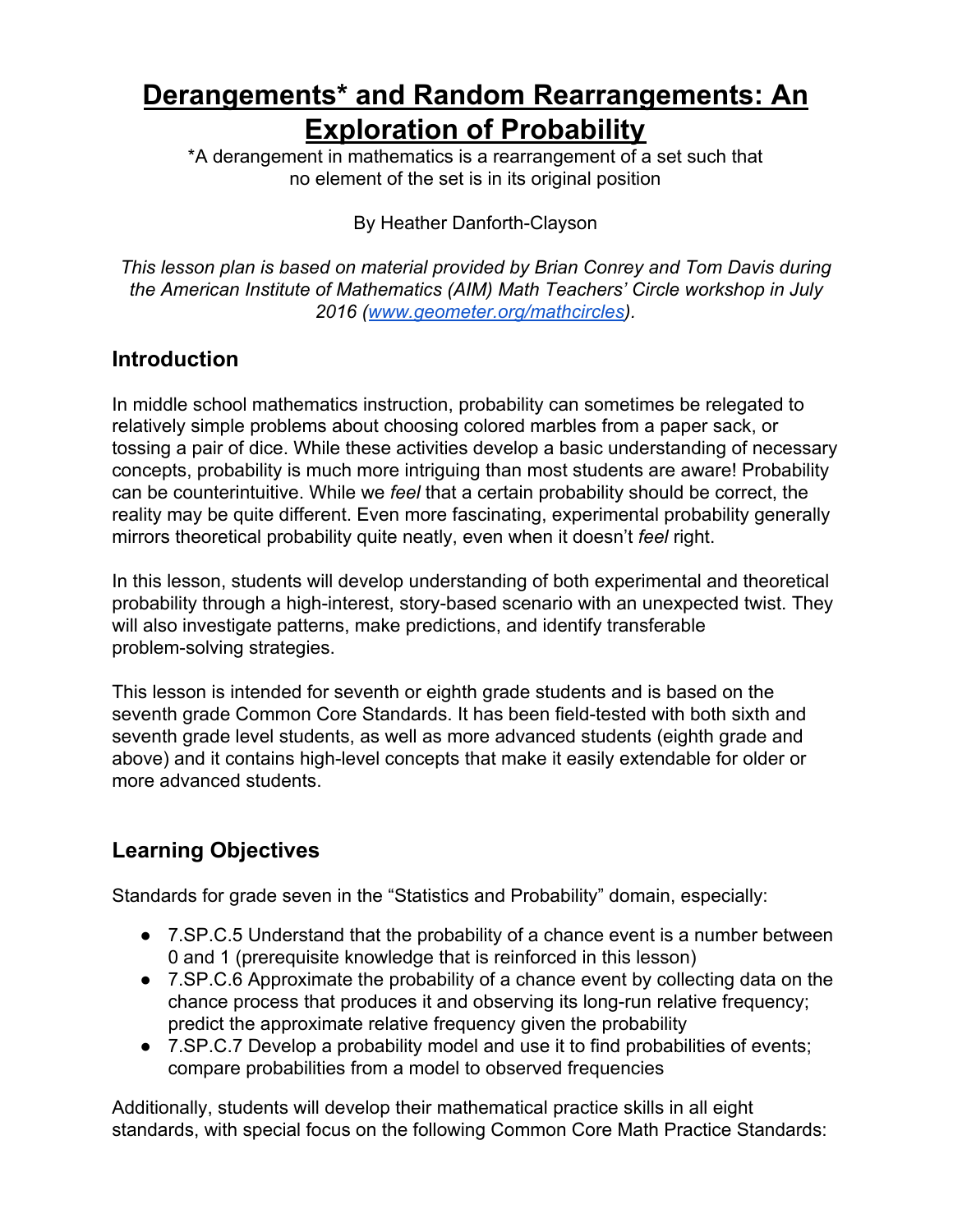- MP1: Make sense of problems and persevere in solving them
- MP4: Model with mathematics
- MP7: Look for and make use of structure

While not a Common Core standard at this level, students also work with combinatorics concepts during the lesson, a discrete math skill that may be explored in more depth in high school.

#### **Prerequisite Knowledge**

Ideally, students should have a basic understanding of probability before attempting the activities in this lesson. If students do not already recognize, for example, that drawing a red marble out of a bag with three marbles, one of which is red, has a probability of one out of three or 1/3, or that a certain event has a probability of 1 and an impossible event a probability of 0, this lesson may be difficult for them. However, some review is built into the early stages of the lesson and this could be extended to provide additional support. Students also need to know how to convert between fractions and decimals using division, or should have access to a calculator for this process.

#### **Time Required**

Preparation Time: Approximately 15 minutes

Class Time: Two 50-minute class periods

#### **Materials**

- One deck of cards for every four students
- A numbered "ticket" for each seat in the classroom
- Chart paper, butcher paper, or whiteboard to record data
- Theoretical probability data collection sheets (optional)
- Experimental data recording sheets (optional)
- Masking tape

#### **Set Up**

In advance, identify each seat in the classroom with a number. Masking tape works well to mark the seats. Create a small ticket with a matching number for each seat in the classroom. Place these numbers in a basket or bowl. This will be used for the hook activity.

Also, for each deck of cards, remove the jokers and split the deck in half, so that each pair of students will receive two suits from the deck for the data-gathering exploration.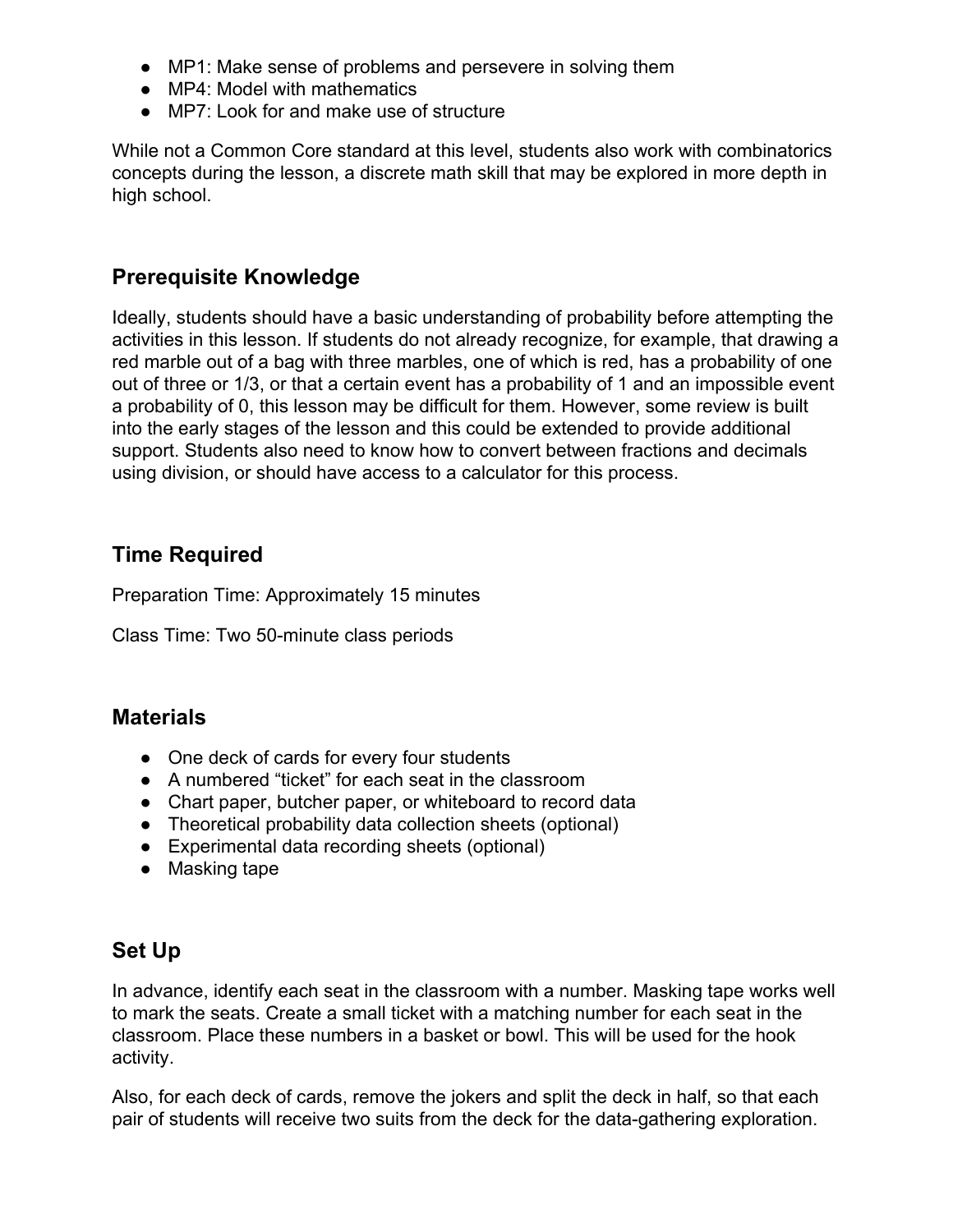If desired, make copies of the student data collection sheets for each pair of students. These can be used to facilitate this exploration, but may be eliminated if teachers wish to focus on data organization as a skill during this lesson. If this is the case, students may be asked to generate ideas for how to organize their data and, with guidance from the teacher, may create their own data collection sheets using graph or notebook paper.

#### **Lesson Hook [3-5 minutes, ideally repeated over several days]**

In advance of this lesson, students should identify or be assigned a "seat number" for their usual classroom seat using numbers or a letter-number combination. As students enter the classroom on the day of the lesson, provide them with a randomly selected "ticket" to a particular seat where they will sit during the lesson. Once all students have arrived, discuss: Were any students randomly assigned to their regular classroom seats? Is this unexpected? How likely do you think it is that this would happen? What if our class were much bigger? What if it were much smaller? Would it be more likely, less likely, or equally likely that at least one student seated randomly would end up in his or her own seat?

If possible, conduct this experiment during the first few minutes of class for several days leading up to this lesson to prime students for the ideas they will be exploring and to build student interest and curiosity.

## **Introducing the Problem: A Trip to Yankee Stadium [5-10 minutes]**

Explain to students: *"Let's consider a similar situation with many more people. It is the final game of the world series at Yankee stadium, and the game is completely sold out. Spectators arrive outside of the stadium holding their tickets, each with a designated row and seat number. Before they enter, however, they receive an unexpected announcement. All ticketed spectators will be seated at random inside the stadium. If the 54,251 spectators are seated randomly in the 54,251 seats in Yankee stadium, what is the probability that at least one of them will be seated in the seat indicated on their ticket?"*

Remind students that the maximum value for the probability of an event is 1, which means that the event is completely certain. The minimum value for a probability is 0, which means that the event is impossible. Events that are quite likely have probability values close to 1, while those that are quite unlikely have values close to 0. If students are struggle with these concepts of basic probability, this review may be extended.

Ask students to think about the probability value they'd assign to the event above, that at least one person in Yankee stadium would be randomly seated in his or her own ticketed seat. They should also think about a justification for their answer. After a brief thinking period, invite students to share their thoughts with students seated near them in pairs or small groups, and then select a few to share their answers with the whole group. As a class, consider: Do all students have similar answers? Do these answers seem reasonable? Are there any outliers in student opinions? What justifications do students give for their ideas?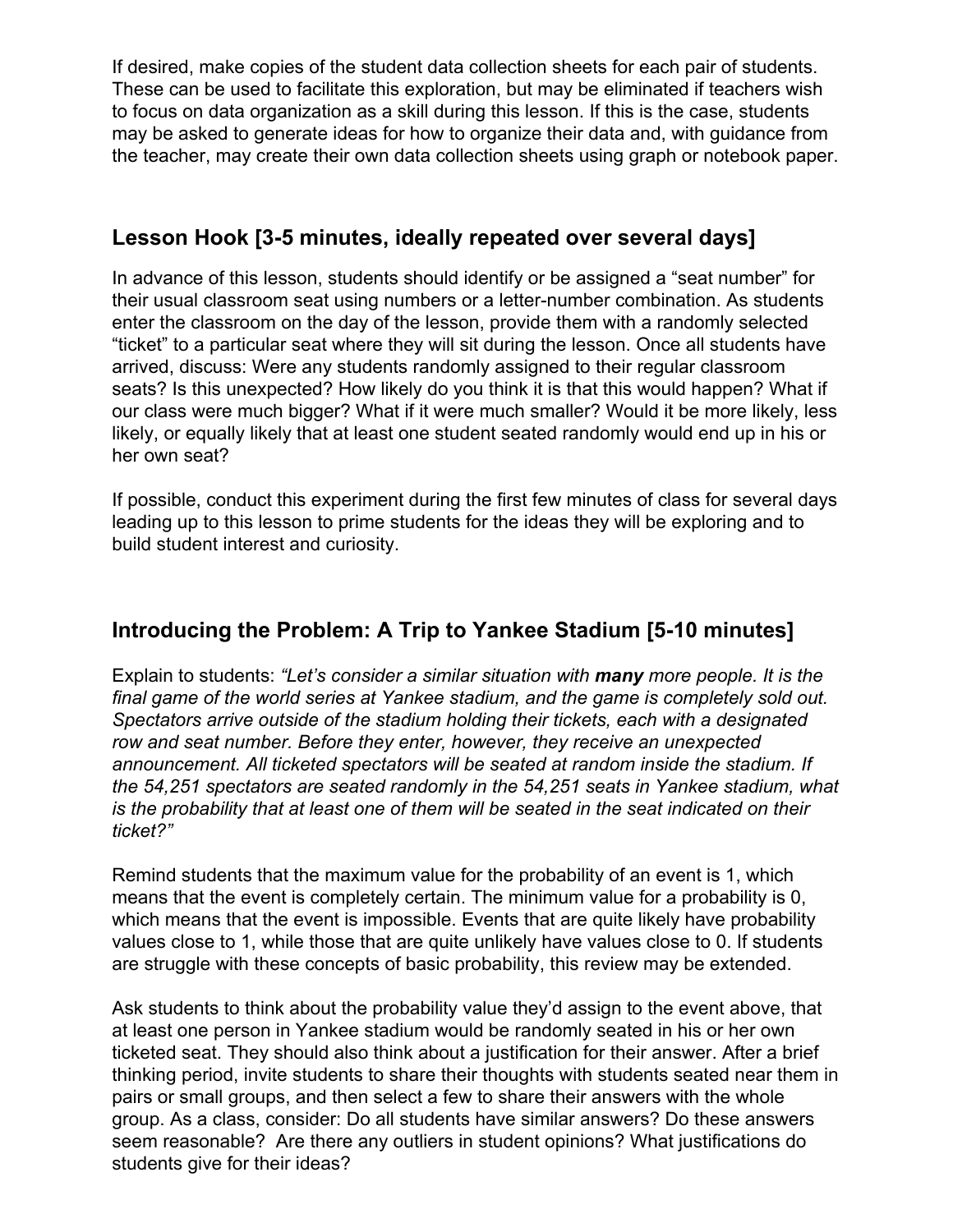## **Exploration #1: Experiment with Playing Cards [20 minutes]**

Explain to students: *"One way to attack this problem would be to travel to Yankee stadium, conduct this experiment, and then tally results. We could then repeat the experiment many times and see if our answers suggest a likely probability. However, 54,251 seats is an awfully large number to work with, and the trip is probably not in the budget. A common problem-solving strategy for mathematicians is to start with a simpler problem and collect some data, so let's start with a much smaller 13-seat "stadium" and experiment."*

Give each student or pair of students two suits from a deck of playing cards (such as spades and hearts). Have them lay one suit out in front of them, in order, like this:

A♠ 2♠ 3♠ 4♠ 5♠ 6♠ 7♠ 8♠ 9♠ 10♠ J♠ Q♠ K♠

Then, shuffle the second suit to randomize the cards and deal them below those already laid out, like this:

|  |  |  | A 2 2 3 4 4 5 6 6 7 8 8 9 10 10 1 9 6 K |  |  |  |
|--|--|--|-----------------------------------------|--|--|--|
|  |  |  | 70 Jo Ao 2o 3o 9o Ko 4o 8o 10o 2o 5o 6o |  |  |  |

For this particular deal, the 10 of hearts lands under the 10 of spades, so this is a match. In stadium language, the person with a 10-ticket landed in the 10-seat. But is this an expected result, or just an unusually lucky deal? We need more data to find out.

Students should repeat this experiment multiple times, tallying the number of times that there is a match as well as the number of times that they repeated the experiment. Then, together, tally the results for the entire class. With students, calculate the experimental probability for this event given the class data. This is a good time to review how to calculate a probability if students need this. Highlight the fact that, because we gathered our data by conducting an experiment in the real world, our probability is called "experimental probability."

For example, you might explain to students: "*Determining probability through experiments in the real world is called experimental probability. Experimental probability is recorded as a fraction where the denominator is the total number of trials and the numerator is the number of desired outcomes. As a class, we conducted a total of 85 trials, so this is our denominator. Our "desired outcome" was at least one match, and the total times that we got at least one match in our class was 65, so our experimental probability was 65/85 or 13/18."*

As a class or in small groups or pairs, briefly discuss: Given our class experimental data, in a 13-seat stadium, what is the approximate probability that at least one of the spectators will sit in their own seat? Did you expect these results? Why or why not? Given this information, would you like to revise your initial hypothesis about Yankee stadium?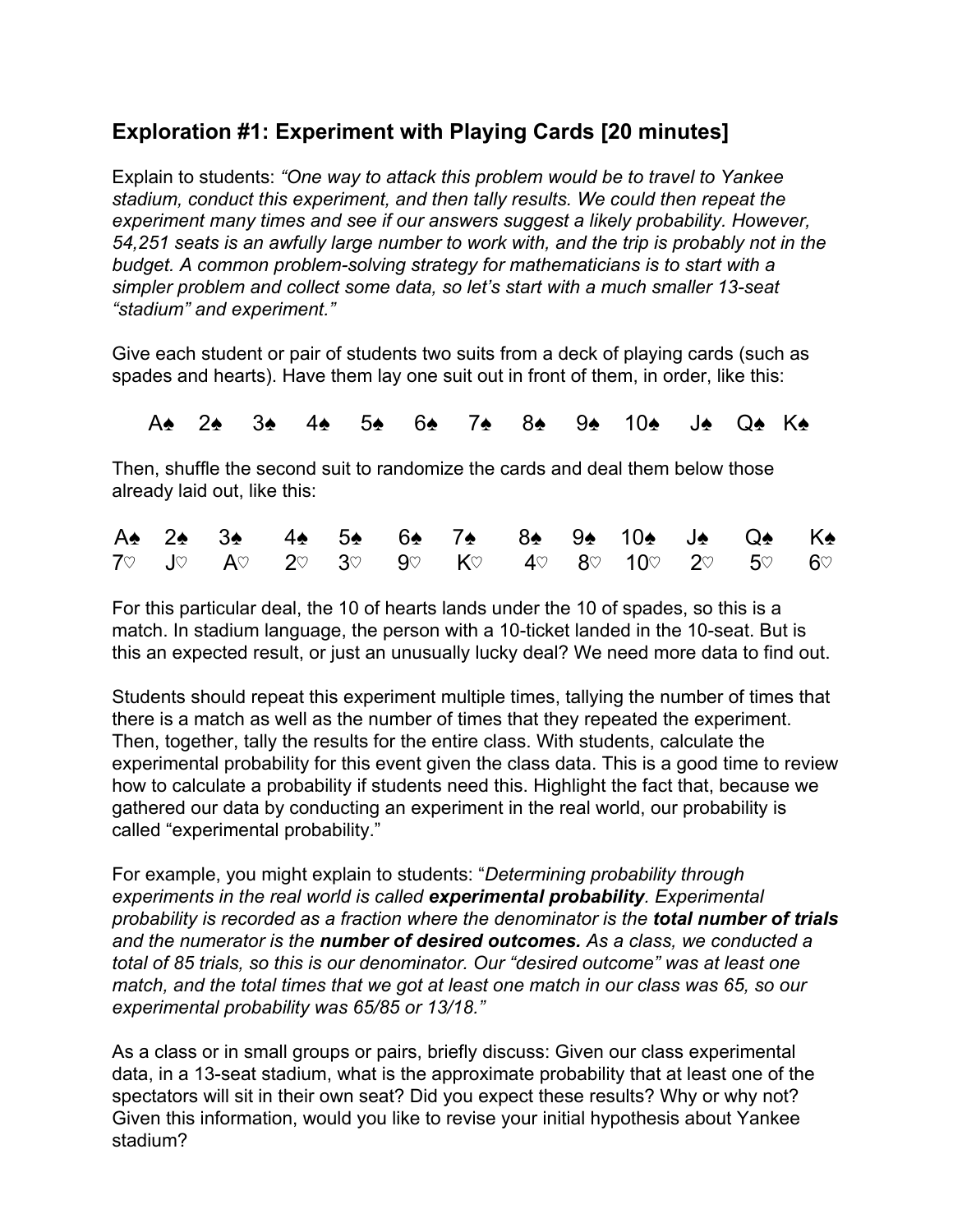## **Introducing Theoretical Probability / Wrap-up Day One [5-10 minutes]**

At this point, you may wish to conclude the lesson by giving a brief demonstration of a coin flip. Students generally can easily understand that, because there are two possibilities, heads and tails, we'd expect that flipping a coin would give heads about half the time. You may try this in class and record the data on the board, of you could skip the demonstration and move directly to the closing explanation.

Explain to students: *"While experiments can give us an idea of the probability value that we might expect, there is variation in experimental data. Looking at our class data, some student pairs had very different data from other student pairs (highlight some examples). When we are working with experimental probability, there is always variation. For example, if I flip a coin ten times, I'd expect that I'd get heads about half the time, but I might get heads six or seven times, or three or four times. There is variation, even if our coin is perfectly fair. Tomorrow, when you come to math class, we will be working with theoretical probability. This means that we will be figuring out the probability that we would expect to happen, using math, rather than trying it out in the real world. With the coin flip, I'd expect to get heads half the time - that's my theoretical probability. But I might actually get heads seven times - that's my experimental probability. We'll work more with this difference tomorrow."*

#### **Exit Ticket [2-3 minutes]**

As an exit ticket, I asked students to record a conjecture about the theoretical probability for at least one match in Yankee Stadium on a sheet of paper, notecard, or Post-it note and hand it to me before leaving class. It could be the same as the one they developed at the beginning of class, or it could be revised based on our experiment.

## **Introduction Day Two [3-5 minutes]**

Explain to students: *"Remember that yesterday we started with a question - if 54,251 people were seated in the 54,251 seats in Yankee Stadium, and then all were randomly assigned new seats, what is the probability that at least one spectator would be seated in his or her own seat? We conducted experiments to help us think about this problem, but we recognized that there is variation when we do real-world experiments, so today we are going to try to determine the theoretical probability, or what we'd expect the probability to be, using math. To calculate theoretical probability, we again use a fraction, where the denominator is all the possible outcomes, and the numerator is all the possible desired outcomes. For example, in a coin flip, there are two possible outcomes - heads and tails - and only one of them is our desired outcome. If I call heads, then heads is my desired outcome. So my theoretical probability of getting heads is 1/2."*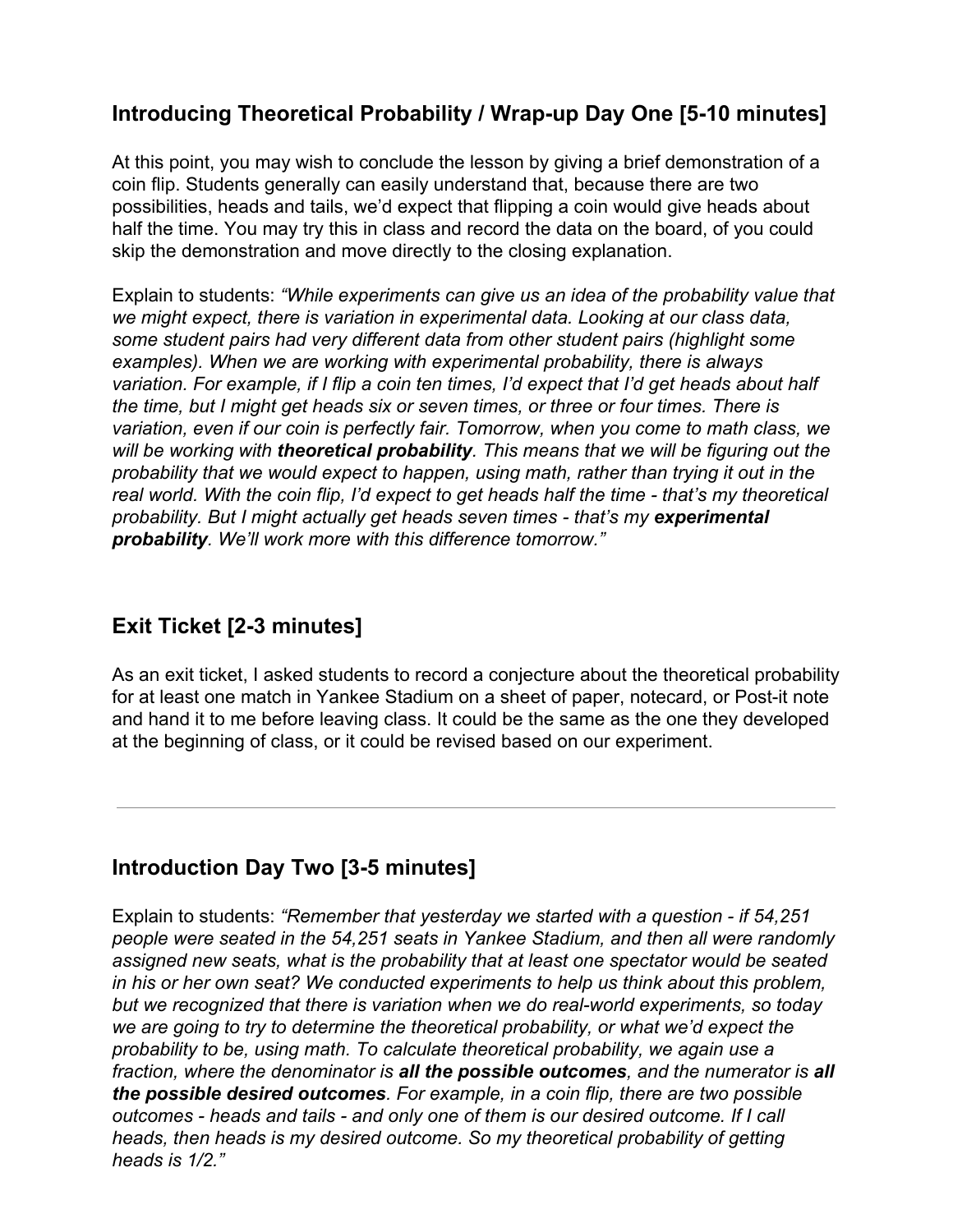#### **Exploration #2: Determining probability with small sets [30 minutes, or 40-45 minutes if Exploration #3 is built into periodic check-ins during Exploration #2]**

Explain to students: "*54,251 seats is still much too big to work with, but we are going to do what mathematicians do and simplify the problem. Can we calculate the theoretical probability, at least for some very small stadium sizes?"*

Hand students the Experimental Data Recording Sheets. With students, consider a stadium with only one seat. What is the probability that a ticket-holder will randomly be assigned to the seat indicated on his or her ticket? Since there is only one seat and one ticket, it is absolutely certain that this will happen, so the probability is 1, as you can see in a one-card set:

#### 1st Arrangement (Match)

#### A♠

#### $A\heartsuit$

What about a two-seat stadium? This is slightly more challenging than a one-seat stadium, but not much. To determine the probability, we need to know how many total possible arrangements there are and how many of those arrangements result in at least one match, which we can certainly figure out for just two seats! There are only two possible arrangements, and one of the two arrangements results in a match, so the probability of a match is ½ or 0.5.

| 1st Arrangement (Match)      |              | 2nd Arrangement (Derangement) |
|------------------------------|--------------|-------------------------------|
| A* 2*                        | A* 2*        |                               |
| $A\heartsuit$ 2 $\heartsuit$ | $20^{\circ}$ | $A\heartsuit$                 |

Students ideally will be prepared at this point to continue this exploration on their own, but if not you can work through an additional example. In a three-seat stadium, there are six arrangements, four of which include at least one match:

|  |  |                                                      | 1st Arrangement (Match) 2nd Arrangement (Match) 3rd Arrangement (Match) |          |                      |                                 |                                 |  |
|--|--|------------------------------------------------------|-------------------------------------------------------------------------|----------|----------------------|---------------------------------|---------------------------------|--|
|  |  | $A$ $\bullet$ 2 $\bullet$ 3 $\bullet$                |                                                                         |          | A <del>t</del> 2. 3. | $A \bullet 2 \bullet 3 \bullet$ |                                 |  |
|  |  | $\mathsf{A}\heartsuit$ 2 $\heartsuit$ 3 $\heartsuit$ |                                                                         | AV 3V 2V |                      |                                 | $2^\circ$ A $^\circ$ 3 $^\circ$ |  |

|                        |                                 |                                           |                               | 4th Arrangement (Derangement) 5th Arrangement (Derangement) 6th Arrangement (Match) |                                       |  |  |
|------------------------|---------------------------------|-------------------------------------------|-------------------------------|-------------------------------------------------------------------------------------|---------------------------------------|--|--|
| $A\cdot 2\cdot 3\cdot$ |                                 | $A$ $\bullet$ $2$ $\bullet$ $3$ $\bullet$ |                               |                                                                                     | $A$ $\bullet$ 2 $\bullet$ 3 $\bullet$ |  |  |
|                        | $2^\circ$ 3 $^\circ$ A $^\circ$ |                                           | $3^\circ$ $A^\circ$ $2^\circ$ |                                                                                     | $3^\circ$ 2 $^\circ$ A $^\circ$       |  |  |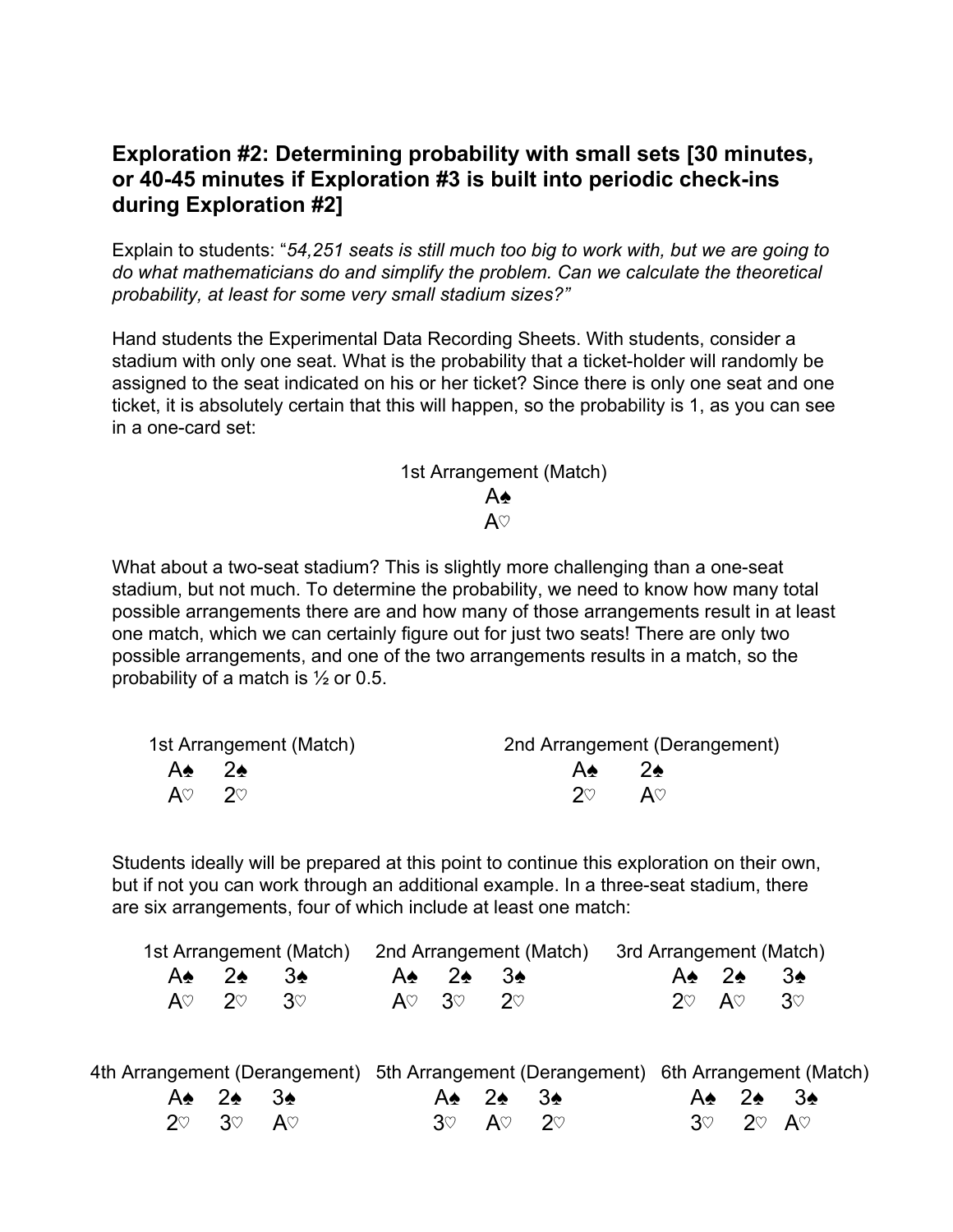Provide students with time to continue this exploration independently, determining the probability for at least one match in a four-seat stadium. After they have determined the probability for at least one match in a four-seat stadium, pause and invite students to share their methods for recording their data. What methods for recording made it easier to see all of the possible arrangements? Highlight the importance of organizing data as a problem-solving strategy. As a class, identify one or more ways of recording arrangements that will make it possible to tackle this problem for a five-seat stadium. Students may have identified the pattern for possible arrangements by this time, and may recognize that there are 120 possible arrangements for a five-seat stadium. This is very difficult for one person to write out! However, if pairs of students each take a portion of the total arrangements to write out, it becomes a more possible task. If one pair of students writes all the arrangements that begin with an Ace (or a 1), another pair all the arrangements that begin with a 2, a third all the arrangements that begin with a 3, and so on, each pair only needs to write out 24 possible arrangements. This is the same as for a four-seat stadium, and is doable. Students may even identify patterns that will simplify this process further. After supporting students in determining a method for finding data for a 5-seat stadium, provide time for them to work on this problem.

| <b>Seats</b>   | <b>Possible</b><br><b>Arrangements</b> | <b>Matches</b> | <b>Probability of at</b><br>least one match<br>(fraction) | <b>Probability of at</b><br>least one match<br>(decimal) |
|----------------|----------------------------------------|----------------|-----------------------------------------------------------|----------------------------------------------------------|
|                |                                        |                | 1/1                                                       |                                                          |
| $\overline{2}$ | $\overline{2}$                         |                | $\frac{1}{2}$                                             | 0.5                                                      |
| 3              | 6                                      | 4              | $4/6 = \frac{2}{3}$                                       | 0.666                                                    |
| 4              | 24                                     | 15             | $15/24 = \frac{5}{8}$                                     | 0.625                                                    |
| 5              | 120                                    | 76             | $76/120 = 19/30$                                          | 0.633                                                    |

Their final data should look something like this:

#### **Exploration #3: Noticing Patterns and Making Predictions [10-15 minutes, or this process may occur at periodic check-in breaks during Exploration #2]**

Explain to students: *"While we can calculate theoretical probability for very small mini-stadiums, working out all the possibilities is clearly not reasonable for Yankee stadium. Let's look more closely at the information that we have so far. Can we identify any patterns that would at least let us approximate the probability that we are looking for in Yankee stadium?"*

Allow students a discussion period to consider the data, notice patterns, make predictions, and share questions. As you circulate through the class, identify insightful noticings, hypotheses, predictions, and questions and invite students to share with the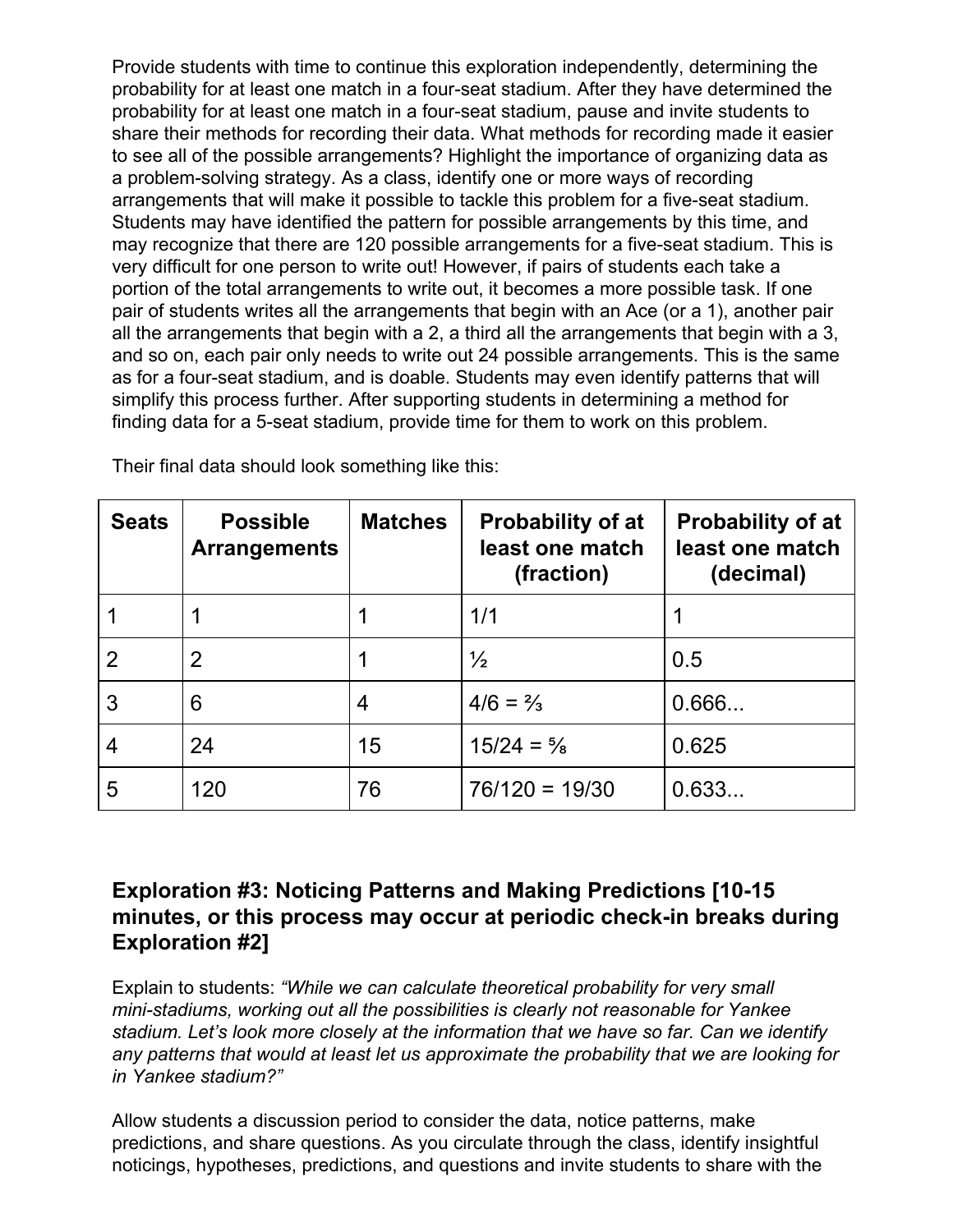whole group. Students may benefit from the following guiding questions to provide support for their observations:

1. What do you notice about the number of possible arrangements for each number of seats? How is this changing? Can you predict the number of possible arrangements for stadiums with more than five seats using the pattern that you observe?

The number of possible arrangements is the factorial for the number of seats, and students are likely to notice this pattern even if they do not yet know this vocabulary word. As students observe this, they may wonder why. This could lead to a discussion of why combinations can be found through factorials (there are N different possible options for the first seat, but then there are N-1 possibilities for the second seat, because one is already taken, and N-2 for the third seat because two seats are already taken, and so on; if these numbers are multiplied together, you get all the possible arrangements, just like finding all possible arrangements of outfits by multiplying the number of shirt choices and the number of pants choices).

2. When you look at the probability that there will be at least one match in a stadium, what do you notice about the decimal representations of the probability? How are these numbers changing? Can you make a prediction about a six-seat stadium? What do you think would be the highest possible probability (upper bound) of at least one match in a six-seat stadium? What do you think would be the lowest possible probability (lower bound)?

The probabilities go up and down:  $1 > 0.5 < 0.66... > 0.625 < 0.633...$  These values oscillate around a point that they are converging on quite quickly. This is easier to see in the decimal expansions of the fractional probability. You may wish to highlight that changing the representation of a number can give us different information, and this can be useful as a problem-solving strategy.

3. Find the differences between the fractional representations for the probability of at least one match (1 -  $\frac{1}{2}$ ,  $\frac{1}{2}$  -  $\frac{2}{3}$ , and so on). What do you notice about the pattern of these differences. Can you use this information to predict the probability of at least one match in stadiums with more than five seats using the pattern that you observe?

If they do the fraction arithmetic, students can determine the difference between each successive probability and discover that there is also a pattern in these differences, and that it is related to the pattern in the number of possible arrangements (column two in the table above):

 $1 - \frac{1}{2} = \frac{1}{2}$ 

 $\frac{1}{2} - \frac{2}{3} = -\frac{1}{6}$ 

 $\frac{2}{3} - \frac{5}{8} = \frac{1}{24}$ 

 $\frac{5}{8}$  - 19/30 = -1/120

Because the probability value goes up and down, the sign before the differences changes from positive to negative and back to positive again in a very predictable way. You may wish to highlight that doing this arithmetic with fractions makes this pattern clear, while doing the arithmetic with the decimal expansions of these fractions would not. Again, changing the representation of a number can be useful as a problem-solving strategy.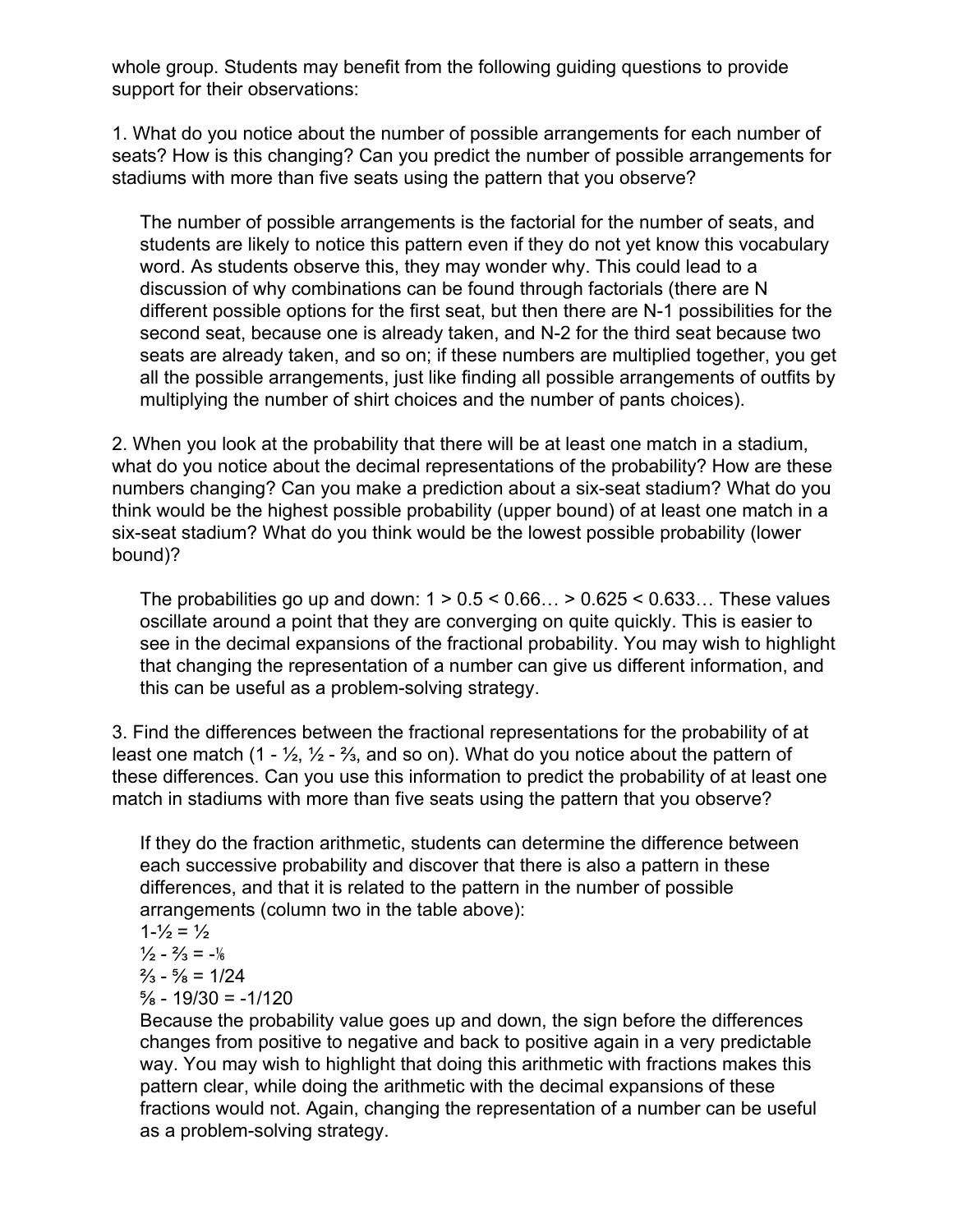Students may also be interested in a pattern in the number of matches, but this is a significantly more challenging problem. Advanced students may be interested in working on this as an extension. More information about this is found under the "Extensions" portion of this lesson.

#### **Debrief/Wrap-up [5-10 minutes]**

Bring the class together to debrief. Review the original problem: What is the probability, in Yankee stadium, that at least one of the 54,251 spectators will be randomly seated in the seat indicated on their ticket? The discussions and explorations in this lesson will likely lead to some reasonable predictions. We can at least determine upper and lower bounds for this number, which will give a solution that is quite close to the theoretical probability, or the probability that we'd expect.

It is easiest to demonstrate the solution to this problem using a number line drawn on the board that looks like this:

\_\_\_\_\_\_\_\_\_\_\_\_\_\_\_\_\_\_\_\_\_\_\_\_\_\_\_\_\_\_\_\_\_\_\_\_\_\_\_\_\_\_\_\_\_\_\_\_\_\_\_\_\_\_\_\_\_\_\_\_\_\_\_\_\_\_\_\_\_\_

 $\sim$  1

Remind students that all probabilities fall between 0 and 1, with a probability of 0 being impossible, and a probability of 1 being certain. Mark the probability of a match in a 1-seat stadium at 1, then a probability of a match in a 2-seat stadium at  $\frac{1}{2}$ , and connect these two positions on the number using an arc above the number line. Continue with the probability in a 3-seat stadium at ⅔, a 4-seat stadium at ⅝, and a 5-seat stadium at 19/30. Your finished number line will look something like this:



It is possible that using decimals instead of fractions may make these numbers easier to place on the number line.

At this point, students should notice something remarkable - the numbers are converging on a single value! This value is our probability, even for very, very large stadiums. Because of how quickly the probability is converging, a 13-seat stadium or even a 5-seat stadium does not yield a significantly different probability than a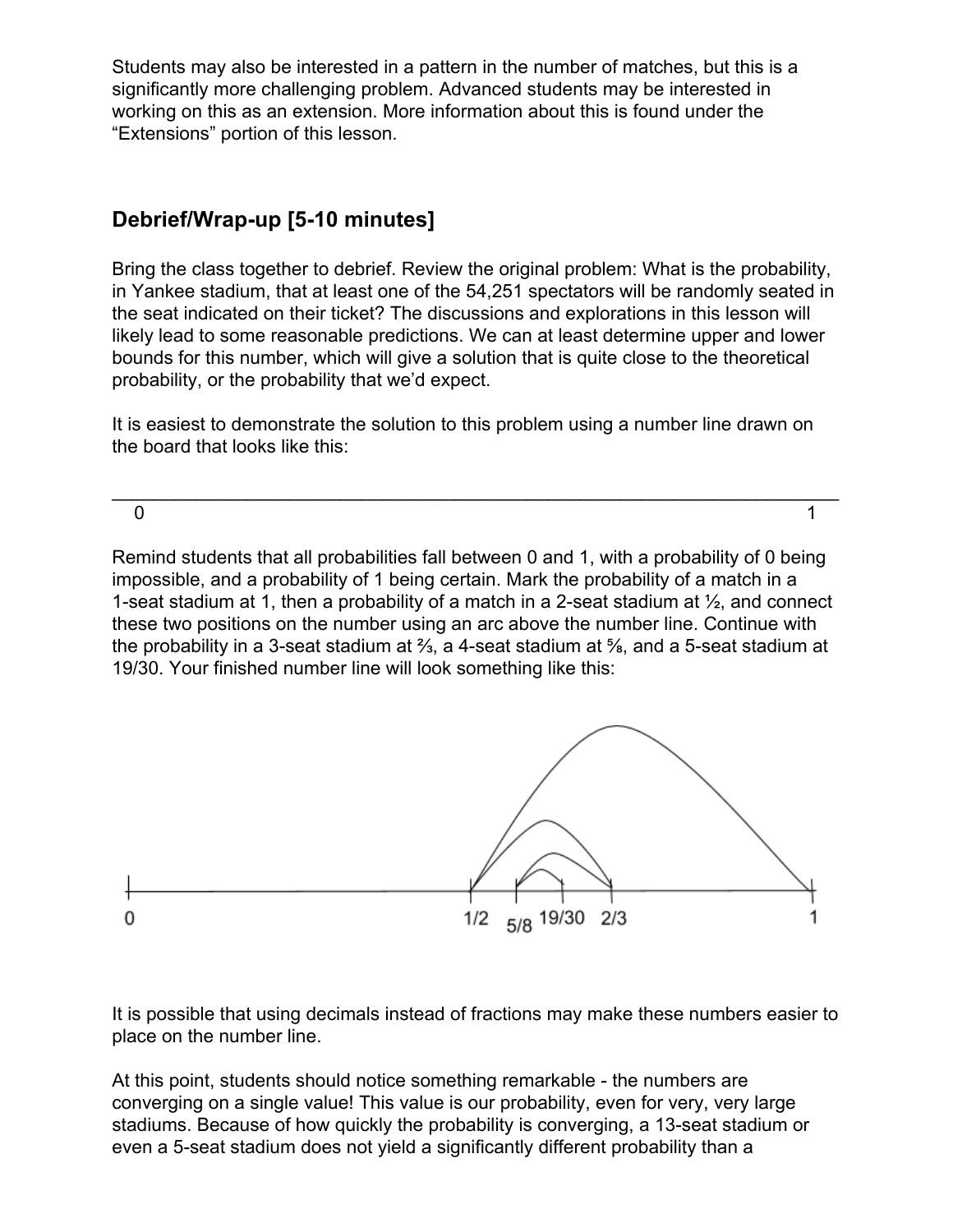54,251-seat stadium. This idea is likely to challenge students' intuitive expectations that these different situations should yield significantly different answers! Students are likely to want to know the *exact* answer, or the number that this pattern is converging on. This number is irrational (this might be a time to quickly review or discuss the concept of irrational numbers, if desired), but it can be rounded to approximately 0.632. The exact answer, which is unlikely to mean much to students at this point but can be entered into a calculator, is 1-1/*e*.

Close this lesson by documenting problem-solving strategies that were important during this lesson (such as ways of organizing data, or the idea of trying an experiment and making a prediction, or the important strategy of starting with a simpler problem and working up, looking for patterns) and by sharing new mathematical understanding. This could include a deeper understanding of experimental and theoretical probability, and will almost certainly include the understanding that what *feels* right in probability does not necessarily prove true mathematically or in real-world experiments. This is an important idea. As students develop increased awareness that our intuitive sense of probability does not necessarily hold up under mathematical scrutiny, they will develop important mathematical thinking skills.

As students leave, ask them to complete the Exit Ticket to assess their understanding of basic experimental and theoretical probability.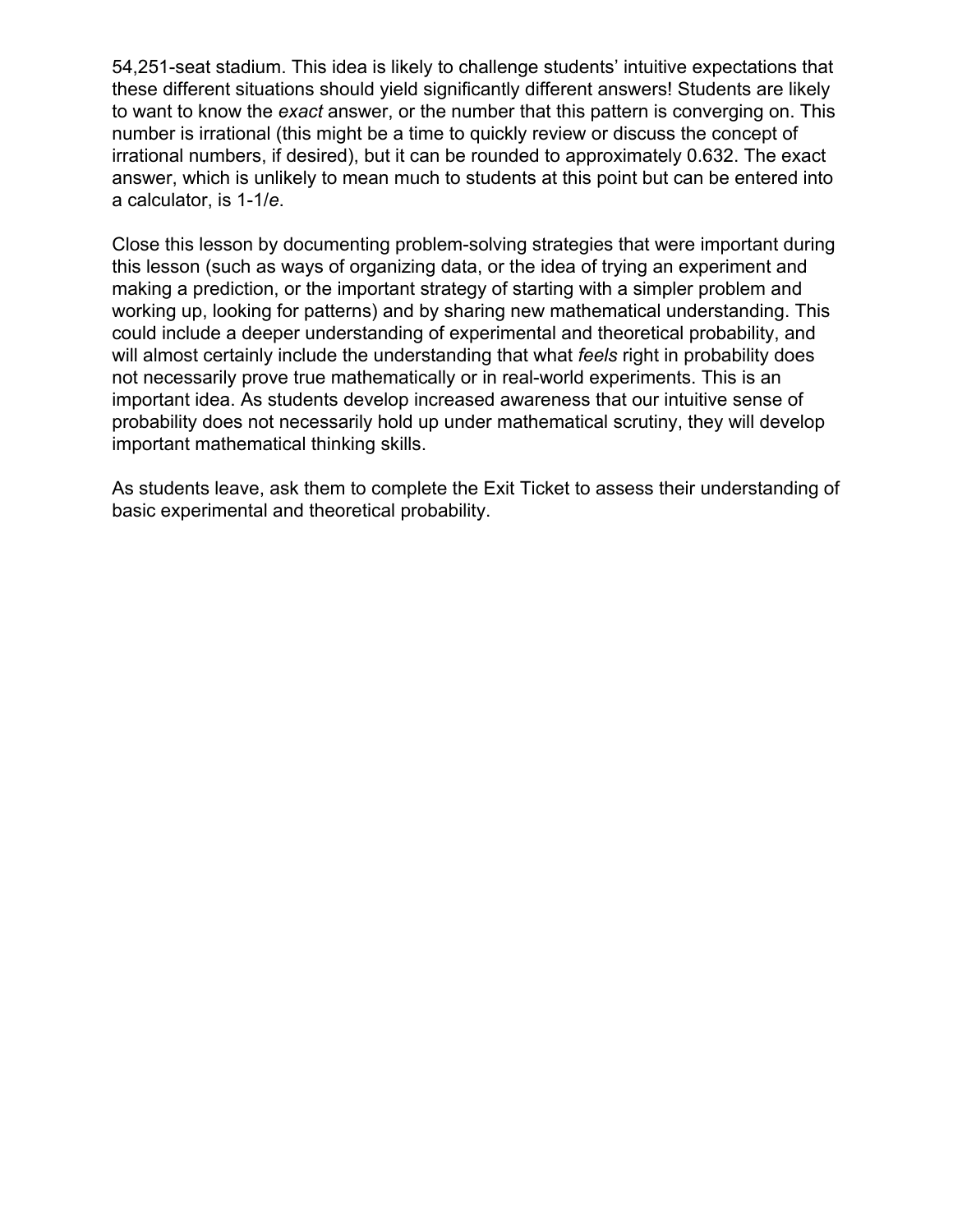# **Experimental Data Recording Sheet**

| <b>Trial Number:</b> | Match? | Derangement? |
|----------------------|--------|--------------|
| 1                    |        |              |
| $\overline{2}$       |        |              |
| 3                    |        |              |
| $\overline{4}$       |        |              |
| 5                    |        |              |
| 6                    |        |              |
| $\overline{7}$       |        |              |
| 8                    |        |              |
| 9                    |        |              |
| 10                   |        |              |
| 11                   |        |              |
| 12                   |        |              |
| 13                   |        |              |
| 14                   |        |              |
| 15                   |        |              |
| <b>Total</b>         |        |              |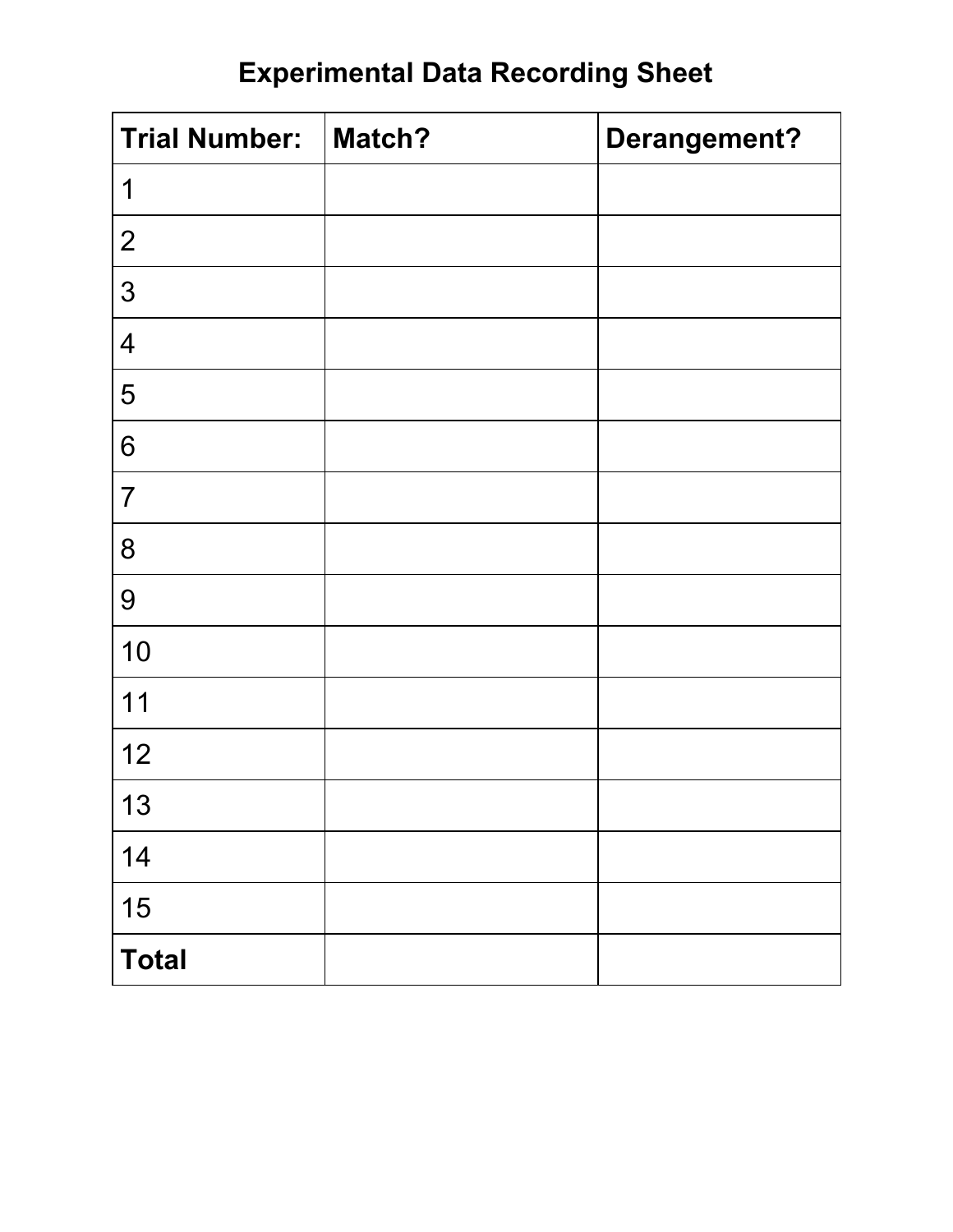# **Theoretical Probability Data Sheet**

| <b>Seats</b>   | <b>Possible</b><br><b>Arrangements</b> | <b>Matches</b> | Probability of at<br>least one match<br>(fraction) | <b>Probability of at</b><br>least one match<br>(decimal) |
|----------------|----------------------------------------|----------------|----------------------------------------------------|----------------------------------------------------------|
|                |                                        |                |                                                    |                                                          |
| $\overline{2}$ |                                        |                |                                                    |                                                          |
| 3              |                                        |                |                                                    |                                                          |
| $\overline{4}$ |                                        |                |                                                    |                                                          |
| 5              |                                        |                |                                                    |                                                          |
|                |                                        |                |                                                    |                                                          |
|                |                                        |                |                                                    |                                                          |
|                |                                        |                |                                                    |                                                          |
|                |                                        |                |                                                    |                                                          |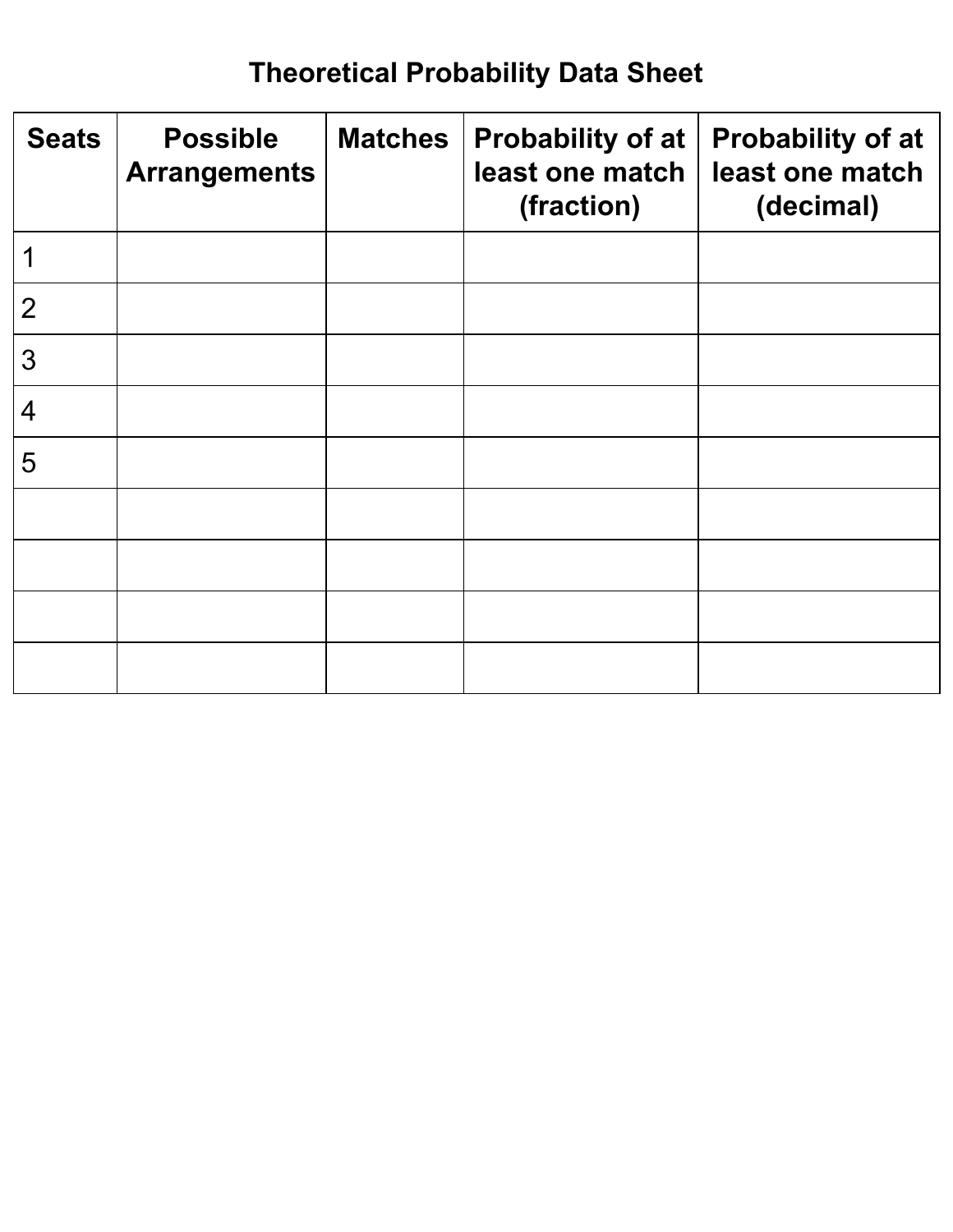# **Exit Ticket**

If you flip a fair coin, what is the probability that you will get heads?

Is this **experimental** or **theoretical** probability?

If you flip a coin 10 times, and get heads for 7 of them, what was your probability of getting heads?

Is this **experimental** or **theoretical** probability?

# **Exit Ticket**

If you flip a fair coin, what is the probability that you will get heads?

Is this **experimental** or **theoretical** probability?

If you flip a coin 10 times, and get heads for 7 of them, what was your probability of getting heads?

Is this **experimental** or **theoretical** probability?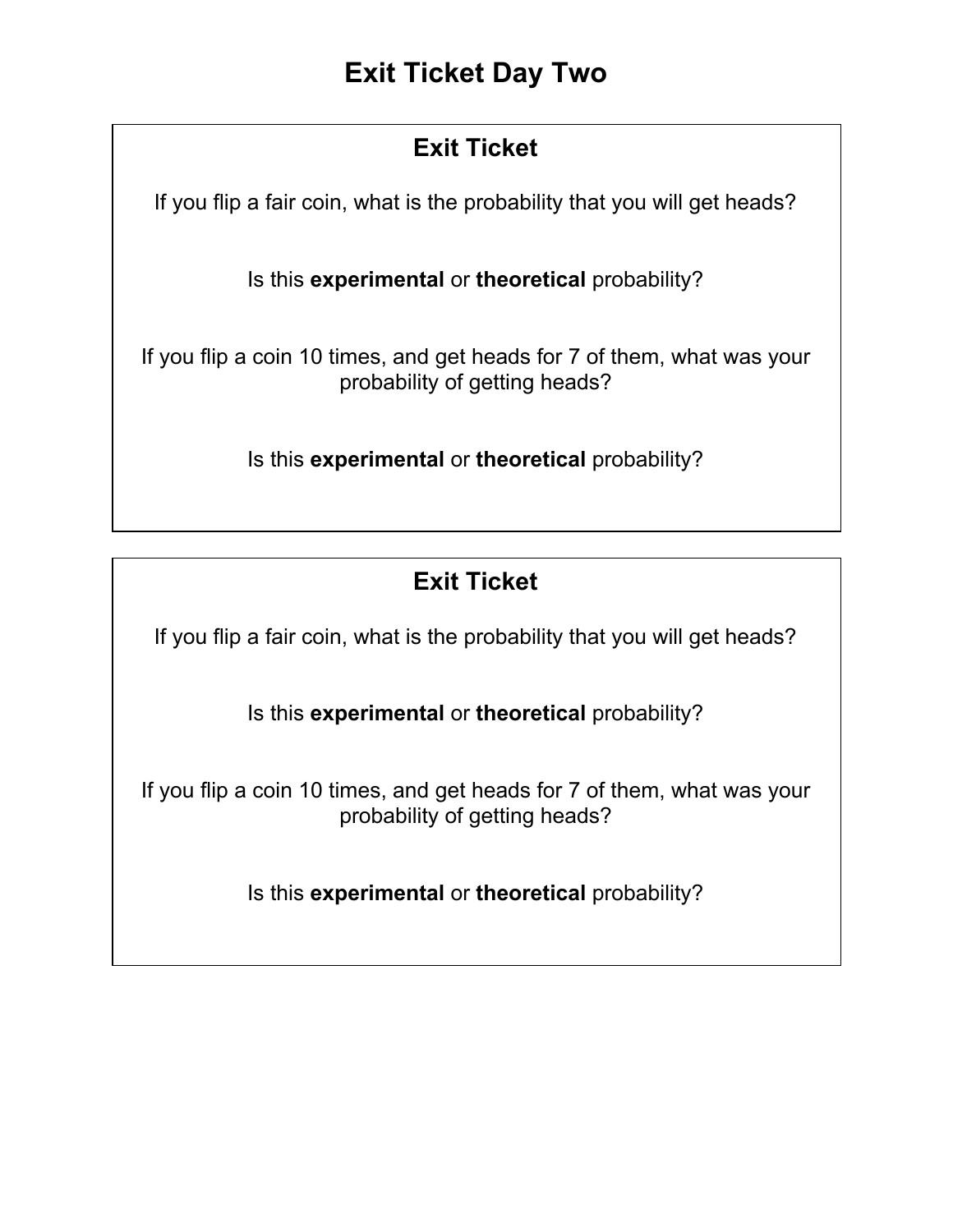#### **Extensions**

There are many avenues to extend the ideas in this lesson for more advanced students. For example:

- 1. Comparing Theoretical and Experimental Probability: Once students have identified patterns in Exploration #3 that allow them to predict probabilities for stadiums larger than five, can they determine the theoretical probability for a 13-seat stadium? How does this compare with the class data for the 13-seat stadium experiment with playing cards?
- 2. Noticing More Patterns: In Exploration #3, students observed patterns in their data and made predictions. Finding a pattern in the number of matches in a set of all possible arrangements (column 3 in the table above) is a more challenging problem, but some students may be interested in exploring it. They may notice patterns in their data that allow them to make extrapolations and conjectures about the continuation of this pattern. They might also be able to work backwards from the probability pattern to determine the next numbers in this sequence, which could give more data to work with.
- 3. "Oscillating" Numbers: The probability of at least one match in a randomly seated stadium converges toward a single value quite quickly, but it does this by bouncing above and below the value that it is approaching (1 - 1/*e*). Other sequences have a similar property. For example, the ratios of successive numbers in the Fibonacci sequence oscillate before converging on the value phi. Students may wish to investigate this sequence, as well as research others that involve this interesting phenomenon.

As mentioned earlier, some very advanced students may be interested in examining the pattern in the number of matches. These students might be presented with the following information, which would challenge high school students:

#### **Determining a formula for the number of possible matches**

Determining a formula to find the exact number of derangements of a set, and by extension the number of possible "matches" in any given set (column 3 in the table under "Figuring out probability with small sets") is a more challenging problem, but it is possible. Advanced students may be interested in trying to find a formula for these numbers. They could begin by trying to model with mathematics the data that they are seeing, and may come up with some insightful observations that will help them to approximate a general formula for these values.

Ultimately, for students to understand how to compute these values, they may need to understand two additional mathematical ideas: the inclusion-exclusion principle for combinatorics and how to determine the number of possible combinations of *k* members in a set of size *N* (*N* choose *k* formula).

#### *Inclusion-Exclusion Principle*

To begin to understand this principle, consider a different, but related, problem. Imagine that you have a group of 40 people, and you ask each of them about their feelings about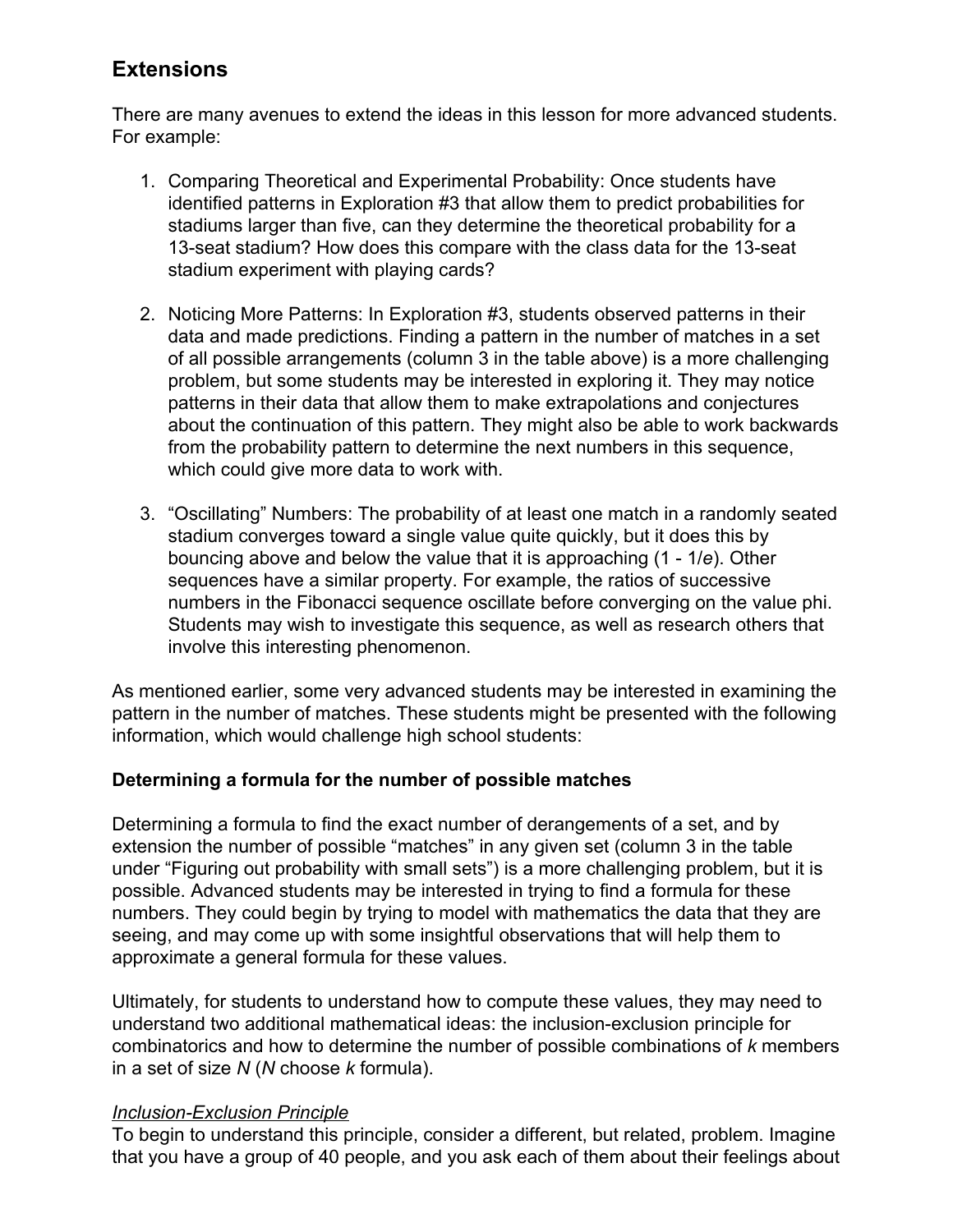cake and peanuts. Nineteen say that they like cake, while 25 tell you they like peanuts. You want to find out how many people like neither cake nor peanuts, so you subtract the  $40 - 19 - 25 = -4$  people like neither cake nor peanuts.

Clearly there is a problem here! As you reconsider your data, you discover that your results actually yielded four groups of people: there are 5 people who like cake only, 11 people who like peanuts only, 14 people who like both cake and peanuts, and 10 people who like neither. It is still true that 19 people like cake and 25 like peanuts, but there is an overlap of 14 people who like both: these people were double counted in the subtraction.

To more clearly visualize the situation above, you may choose to use a Venn Diagram to organize your data:



Neither: 10 people

Given this information, to find the number of people who like neither cake nor peanuts, you can take the total number of people and subtract those who like cake and those who like peanuts, as before, but then you must add back in those who like both, because they were double counted in both cake and peanuts. This gives you 40 - 19 - 25 + 14 = 10, which is the number of people that like neither cake nor peanuts.

The problem becomes a bit more complex if we work with three foods, rather than just two. We add turnips to our informal survey and ask 72 people, and we now have eight groups of respondents: 20 who like cake only, 8 who like peanuts only, 5 who like turnips only, 4 who like cake and peanuts but not turnips, 15 who like cake and turnips but not peanuts, 2 who like turnips and peanuts but not cake, 7 who like all three, and 11 who like none. This Venn Diagram helps to visualize this situation:



None: 11 people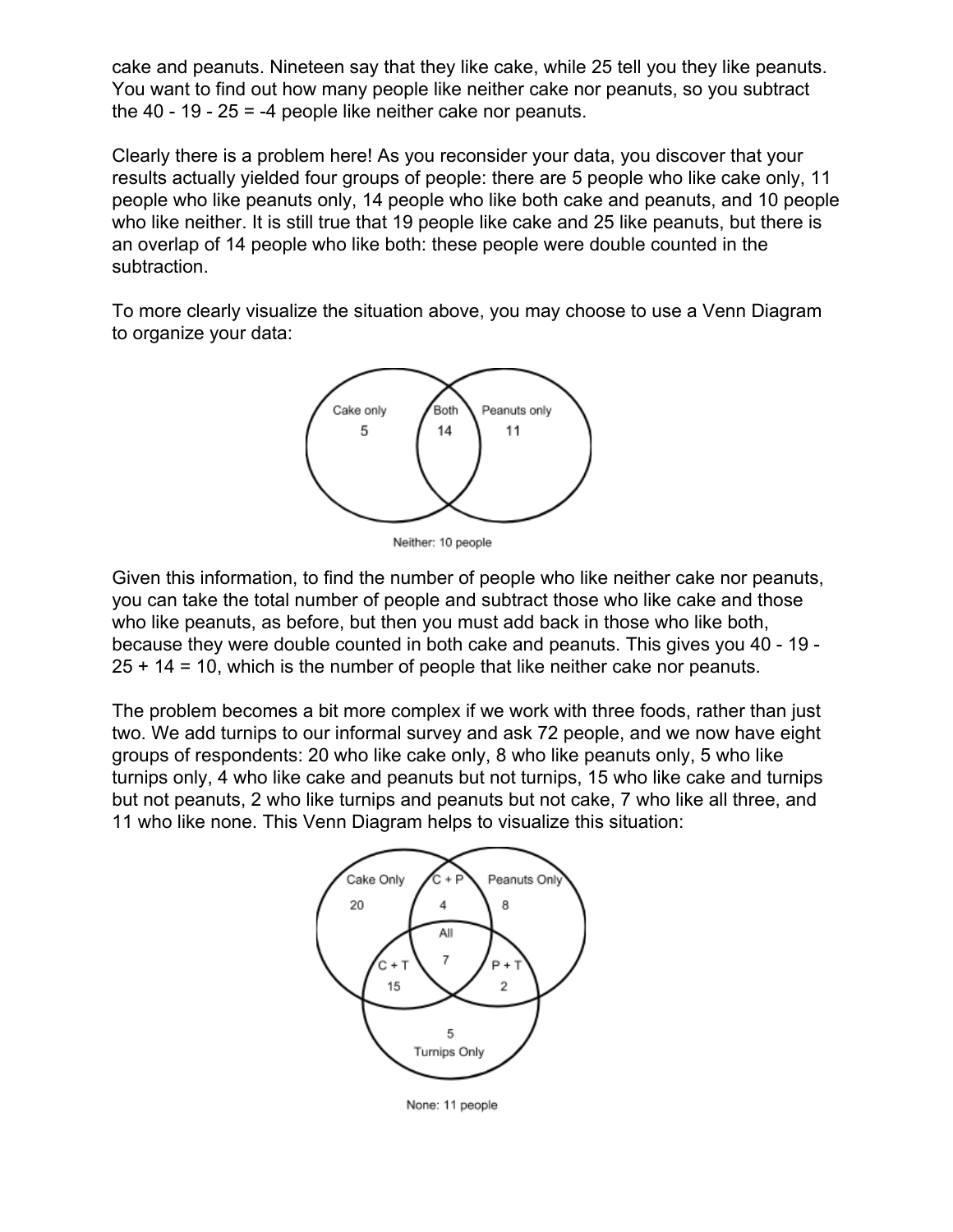Again, we could determine the total number who like none of the three foods by starting with our total and subtracting all who like cake (46), all who like peanuts (21) and all who like turnips (29):

#### 72 - 46 - 21 - 29 = -24

But again, we see that we have double and even triple-counted some respondents, so we need to add back in those who like cake *and* peanuts (11), those who like peanuts *and* turnips (9), and those who like turnips *and* cake (22):

 $72 - 46 - 21 - 29 + 11 + 9 + 22 = 18$ 

This still isn't correct, because we added back in those who like all three too many times, so we must subtract this group from our total again:

 $72 - 46 - 21 - 29 + 11 + 9 + 22 - 7 = 11$ 

That is the number that we were expecting!

Solving a problem in this way uses the inclusion-exclusion principle, an important idea in mathematical combinatorics. You can use the same principal to find the number of derangements, and by extension the number of "matches," in any size set (or "stadium," in our problem). However, in order to do this, you need one more key piece of information: combinations.

#### *Combinations (N choose k)*

We already know that the total number of possible arrangements of people in stadium seats is N!, if N is the number of seats in the stadium.

But how many possible arrangements are there if the person who was randomly selected to sit in seat number one is the person with seat number one indicated on their ticket? Since we have filled one seat already (in this case, seat one), there are (N-1)! possible seat choices remaining. So the total possible seating arrangements with seat one already filled with the ticket-holder for seat one are (N-1)! seating arrangements. There are also (N-1)! ways to fill the stadium with the person in seat two correctly placed, and (N-1)! ways with the person in seat three correctly placed, and so on.

This may be easier to see if we consider a very small stadium of three people. In a three-seat stadium, we have seats 1, 2, and 3 and the spectators can be arranged in the following ways:

| 1 | 2              | 3 |
|---|----------------|---|
| 1 | 3              | 2 |
| 2 | 1              | 3 |
| 2 | 3              | 1 |
| 3 | 1              | 2 |
| 3 | $\overline{2}$ | 1 |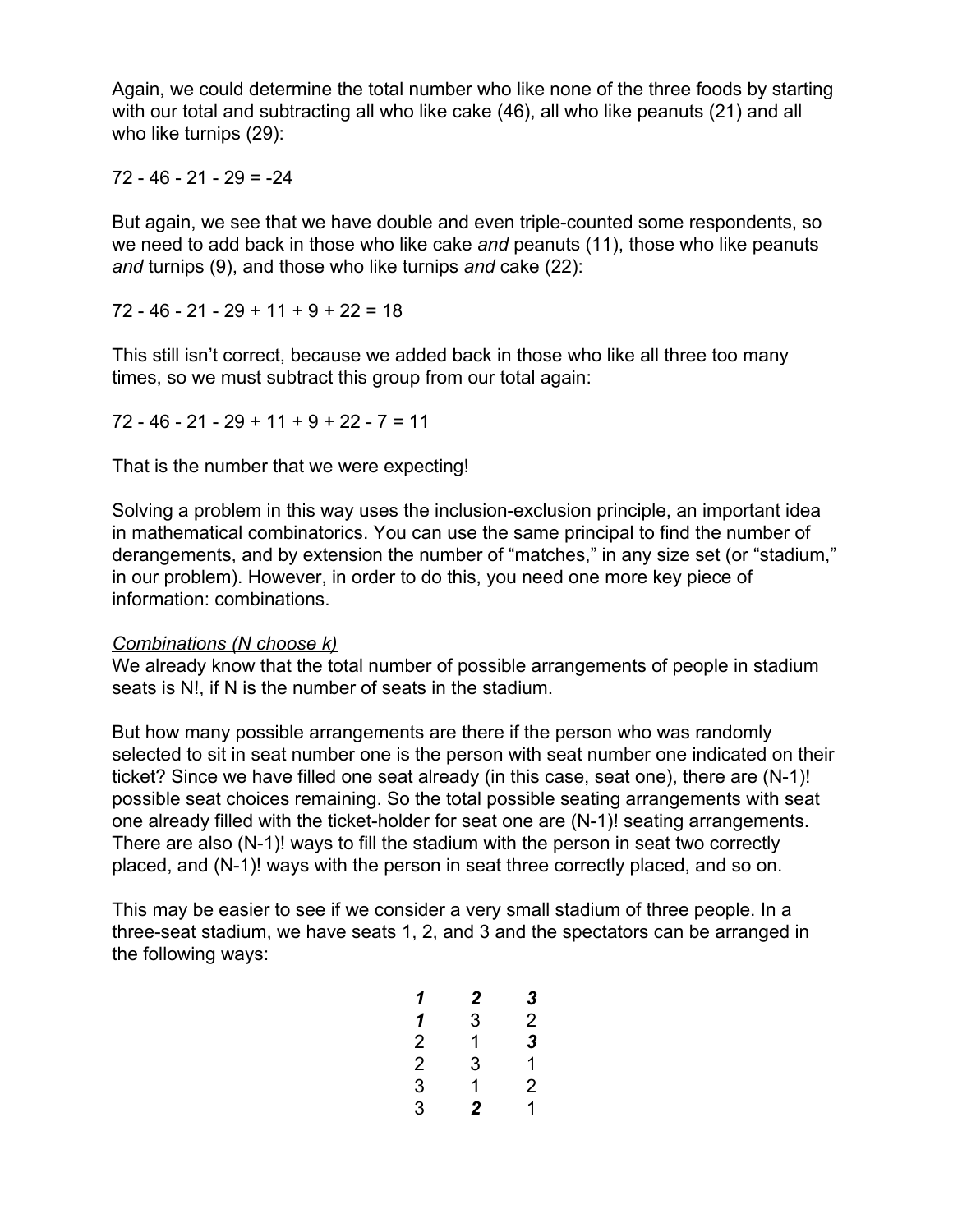As you can see, there are N! total arrangements  $(3! = 6)$ , and there are  $(N-1)!$ arrangements in which seat one is filled by spectator one  $(2! = 2)$ ,  $(N-1)!$  arrangements in which seat two is filled by spectator two, and (N-1)! arrangements in which seat three is filled by spectator three.

Because there are (N-1)! arrangements where a spectator is correctly placed in each of the stadium's seats, to get the total number of arrangements where any spectator is seated in their correct seat, we need to multiply (N-1)! by the number of seats in the stadium.

To think about it another way, since the seat in which a person is correctly placed could be any seat in the stadium of N seats, we can use the formula for **N choose 1**, which tells us the number of possible ways that we could choose a single seat from a stadium of size N.

*N choose k*, the general formula for the situation described above, can be found easily using a graphing calculator, or it can be worked out by hand using the formula:

> \_\_N!\_\_  $k!$   $(N-k)!$

where N is the number of elements in a set (or seats, in this case), and k is the number of elements that you want to randomly select (in this case, the number of people sitting in their correct seats). When  $k = 1$ , this is a pretty easy problem. The number of ways to choose a single seat in a stadium is the same as the number of seats in the stadium, which is the number we expected.

This means that because there are N seats in the stadium, there are (N choose 1)(N-1)! ways that one person could be placed in their correct seat, so to find the number of derangements, we can take N! - (N choose 1)(N-1)!.

However, just like with the cake and peanuts, we know that can't be right! (N choose 1)(N-1)! gives the same answer as N!, and we end up with zero derangements, which we know is not correct. So clearly, as before, we have overcounted something! By subtracting all of the arrangements where any one person is in a correct seat, we have subtracted all of the arrangements with two or more people in the correct seats too many times (such as the first arrangement in the above three-seat stadium example, where all three people are in the correct seats).

To fix this problem, we need to add back in all of the arrangements where at least two people are in correct seats. If there are two people correctly placed, such as the spectators in seat one and seat two, there are (N-2)! ways to seat everyone else. There are **N choose 2** possible ways that we could randomly place two people into correct seats. So to figure out the number of possible arrangements with any two correctly placed people, we multiply (N choose 2)(N-2)!.

Of course, as with the cake, peanuts, and turnips example, adding in all the pairs of correctly-placed spectators is not the end of the process, since we have now added in some arrangements too many times. We need to find out how many arrangements have any three seats correctly filled, or four seats correctly filled, and so on.